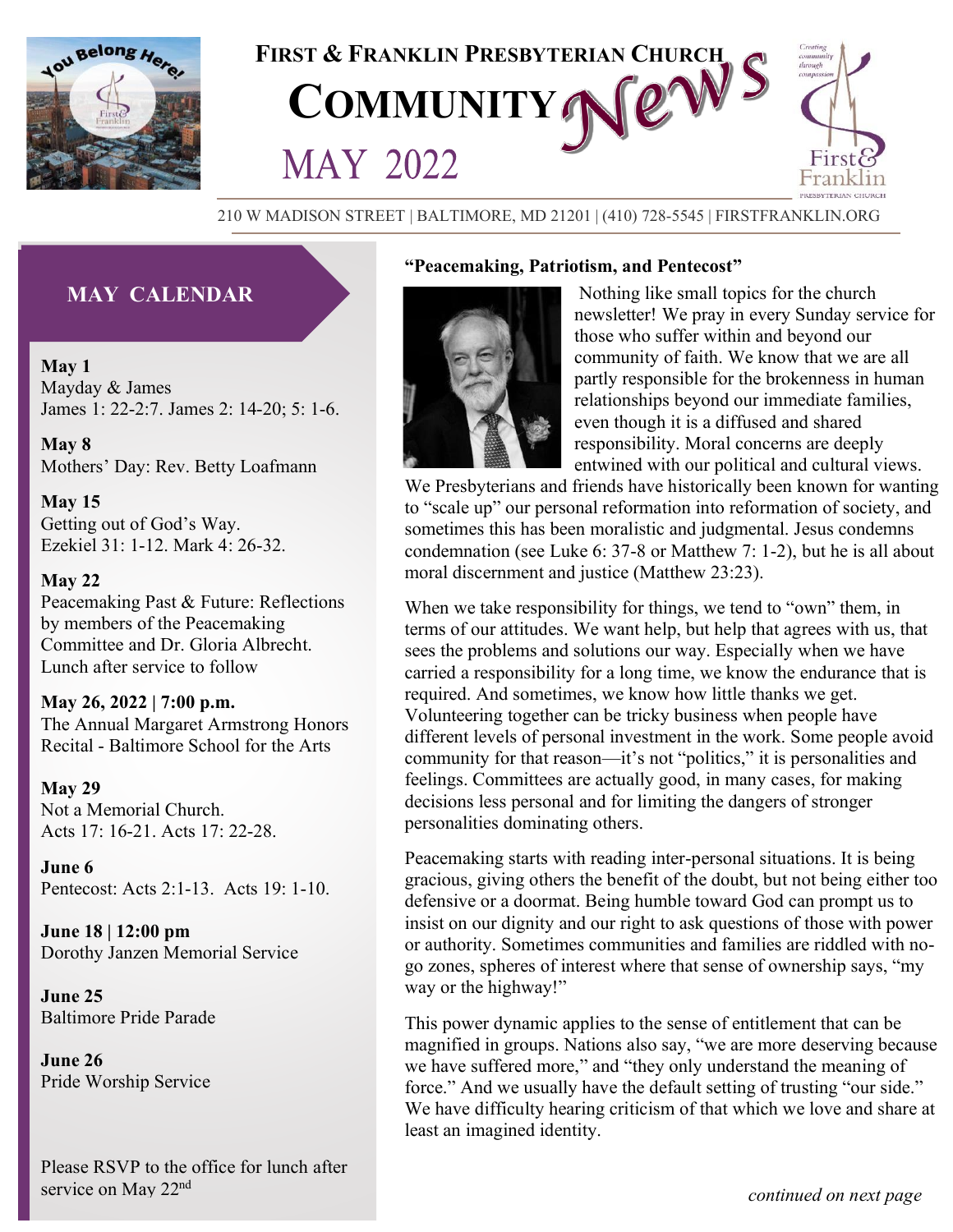Patriotism is not blind loyalty. In his book, *The Four Loves*, C.S. Lewis does not put patriotism at the level of the four primary kinds of love (*storge*, or affection; *philia*, or friendship; *eros*, or romantic love; *agape*, or self-giving love, sometimes translated charity, from *caritas)*. Love of country draws on the power of the more primary loves and can inspire noble self-sacrifice, as we see in Ukraine and other struggles. Loyalty itself is a virtue, at least when it is clear-eyed and freely given.

In worship on May 22<sup>nd</sup> and in a lunch afterward, we will celebrate the 40th Anniversary of the work of the Peacemaking Committee of First & Franklin (2 years late, due to covid). "Peacemaking" has a particular meaning with us, as it includes seeking to end wars and a range of social justice commitments—to end hunger and homelessness, oppose racism, nurture the environment, honor the range of sexual orientation, stop gun violence, build relationships with political opponents (as in the partnership with a church in Cuba)… In some congregations, this is all under "mission" or "social concerns," but the committee at F&F held onto its name, wanting the dimension of advocacy and for some, a bedrock pacifism or nonviolence.

For perspective, the Presbyterian denomination adopted a ground-breaking policy, Peacemaking: The Believers' Calling, in 1980

[\(https://www.presbyterianmission.org/resource/peacemak](https://www.presbyterianmission.org/resource/peacemaking-the-believers-calling-1980/) [ing-the-believers-calling-1980/](https://www.presbyterianmission.org/resource/peacemaking-the-believers-calling-1980/) ). It has guided much good witness ever since, though it is not a pacifist position. We come close, but the Reformed tradition still follows Augustine in permitting a policing function, writ large, to resist the militarized violence that flows, or seeps, from human imperfection and "fallenness."

What would a realm of peace look like, if peacemaking were truly to succeed? Pentecost. Acts 2 presents God's Spirit flowing among people of all backgrounds to the extent that they can understand and speak other languages. It is an extraordinary burst of harmony and mutual understanding. That is not all Pentecost is—stay tuned for worship, June  $6<sup>th</sup>$ . But if we are attentive to peacemaking throughout May, we will be in a good position to celebrate that next big holiday of the church at the beginning of June.

Grace and peace,

Rev. Chris Iosso, Ph.D., Interim Minister.

## **NEW MEMBERS OF THE F&F COMMUNITY**



In April, Dave Pierson and Rachel Walsh officially became members of the church. While Dave and Rachel are new members, they are not new to the First & Franklin community. Over the past year both have been extremely involved on campus ranging from ushering, helping with historical

documents, creating surveys for mission study, singing in the choir, and just being a helping hand whenever the community is in need. We are so excited and honored to have you both as official members of our community!

## **CUBA PARTNERSHIP UPDATE**



On June 21, David Sargent and Betty Schroll will fly to Cuba to visit our sister church in Taguasco. Because we have not been able to visit

since June of 2019, our reunion will be extra special. There has been much suffering because of the pandemic and economic hardships, but our brothers and sisters have continued to worship online, as we have, and to serve their community. Their joy seems to be endless. We are in the process of learning what First and Franklin can share with them to help them continue their outreach. When this information is available, we will share the "shopping list" with you so we can all send our love to Taguasco in a tangible form.

## **LEIGH NEWMAN BOOK CELEBRATION**



On April 29th 10 members of the church supported former member and daughter of Diane Newman, Leigh Newman in celebrating her new book, *Nobody Gets Out Alive*.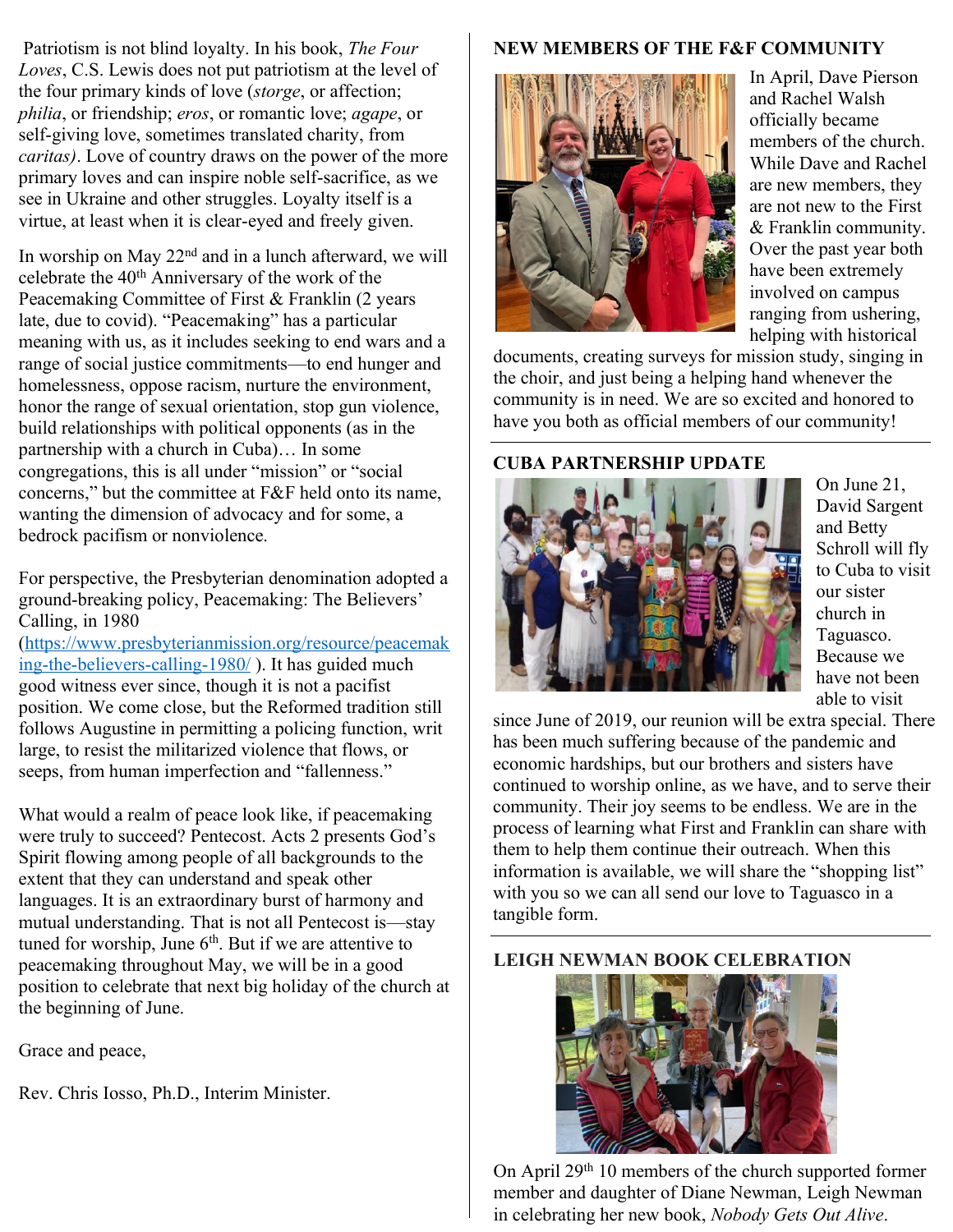## **INVITATION TO JOIN THE "TABLE GUILD"**

The Worship, Music, & Arts Committee of Session is recruiting volunteers to prepare the Sanctuary (and occasionally the Chapel) for worship services. Please consider prayerfully if this might be a way for you to support the beauty, order, and dignity of our worship at First & Franklin.

**Regular weekly tasks** could include:

- Placing linens, candles, and offering plates on the Communion Table
- Placing candles and purple ribbons on the smaller table
- Lighting candles on both tables before worship when possible
- Placing the liturgically appropriate hangings on the pulpit
- Placing flowers on the pulpit or Table, or on the wooden flower stands
- Placing a cross on or in front of the Table
- Checking that the morning's Scripture readings are marked in the pulpit Bible.

**On Communion Sundays** (currently the first Sunday of each month, with occasional other dates as approved by Session), the Guild would:

Prepare the Communion elements of bread and juice in the dishes appropriate to the method of distribution (inpew or intinction)

Provide the loaf of bread which is broken by the pastor during the Communion service.

[Note: Worship, Music, & Arts is considering the option of serving only gluten- and nut-free bread at Communion, and of having the bread baked by volunteers at home.]

To make this lay ministry effective and reverent, our volunteers will need to meet with our Sexton, George Meagher, to learn where the hangings, ribbons, linens, offering plates, and Communion silver are stored, and how to handle the dishes and prepare the elements hygienically. This work will have to be carried out before worship without interfering with George's other duties on campus. Volunteers will also work closely with the pastor, understanding their work in support of the pastor's teaching and leadership in worship. The church office will send reminders to volunteers a few days before the Sundays they will serve.

If you would like to join in this effort, please contact WM&A chair John McLucas (at [JCMcL1532@aol.com\)](mailto:JCMcL1532@aol.com) and Tiarra Rush [\(trush@firstfranklin.org\)](mailto:trush@firstfranklin.org). We will find a time when volunteers can meet with George and with Chris Iosso for orientation.

## **A NOTE ABOUT THE TRIP TO SISSETON, SOUTH DAKOTA**

Dear Friends at First and Franklin,

It was my very great privilege and honor to accompany Becca and Steve Hollaway, Marla Holt and Jeremy Tibbels to the Lake Traverse Reservation in Sisseton, South Dakota. The purpose of our trip was one of discernment as representatives of your Peacemaking Committee. We spent time in talking with the Dakota Presbytery members who are a part of the Baltimore Dakota Learning Camps partnership. We talked about the possibility of reinvigorating the Sisseton Learning Camp and having First and Franklin Presbyterian become the partner church to work with members of the Ascension, Long Hollow and Good Will churches. We met with Pastor Kirk Snaza from the Christian Outreach Center as a possible location for the camp. We discovered a place of great peace and welcome that seems like a perfect place for the Sisseton Learning Camp.



Our Dakota Presbytery friends spent time with us traveling around the Reservation and showing us the Dakota Presbytery churches. They treated us as honored guests at worship on Sunday and fed us amazing meals! Most of all, they shared their deep love of Jesus Christ and treated us as dear friends and shared their deep commitment to have a Sisseton Learning Camp in 2023 that will be a place of learning and friendship for their children. We all experienced the peace of the South Dakota hills and lakes and the acceptance of new friends. I saw a change in your First and Franklin representatives as they soaked in the peace of their surroundings and felt the love of their new Dakota Presbytery friends.

Peace and Blessings, Chrystie Adams BDLC Steering Committee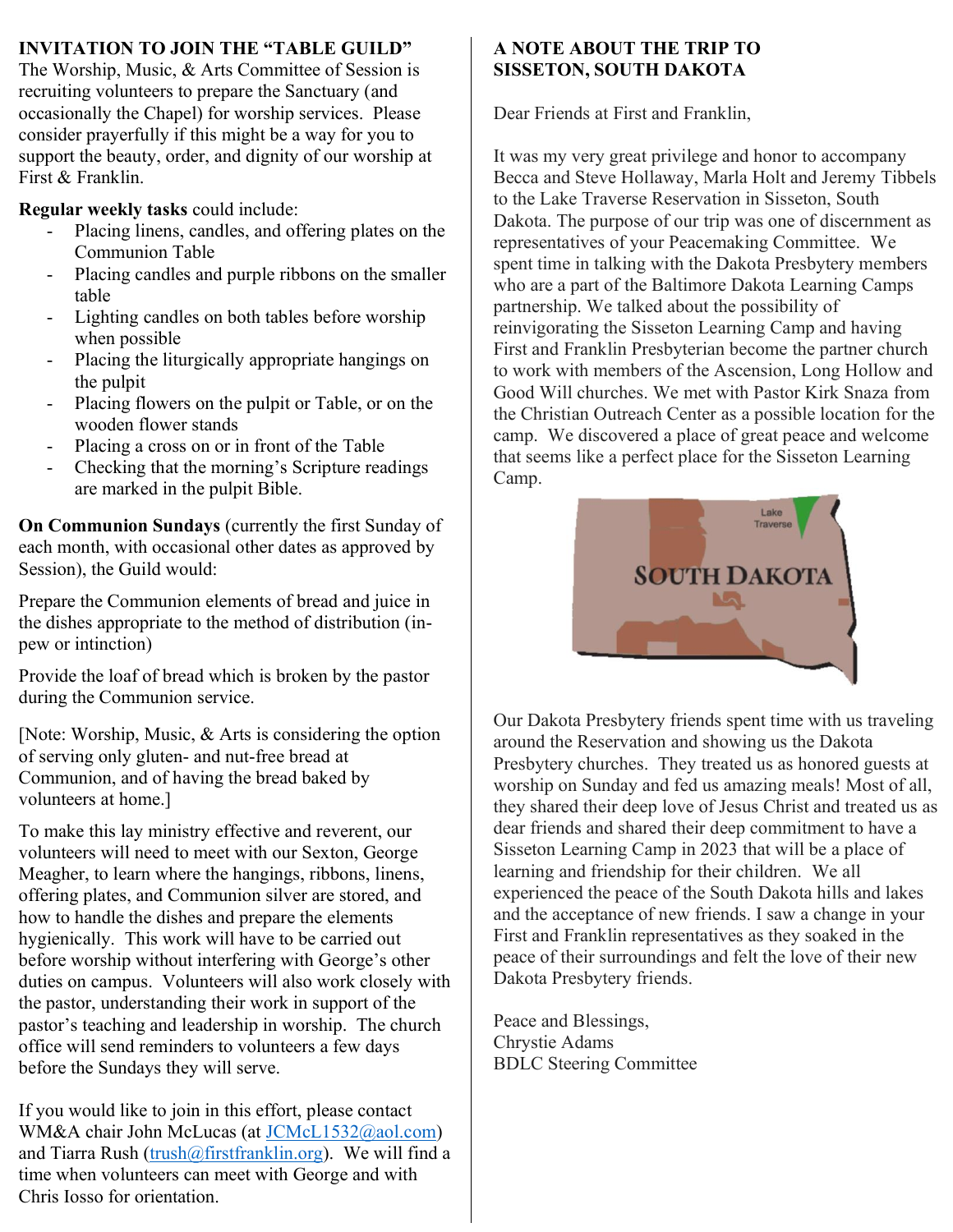#### **FOOD PANTRY REFLECTION**



Since June of 2020 during the early stages of the Covid-19 pandemic, the Food Pantry got its start at First & Franklin Presbyterian Church, I was one of those volunteers who has been there from the very 1st day as my

way of giving back to the Mt. Vernon community which has been my home for 35 years.

Each week members of the congregation along with members of the community has donated all types of perishable foods and dry goods, snacks, can goods, etc & the volunteers each Saturday afternoon bagged these items to give to the residents in the community for which we have regulars every week some from residents from the Westminster house nearby, and the surrounding neighborhoods in the area. Myself along with Corena Bridges & Betty Scholl are the original 3 still keeping it going today which was started by former member Sabrina Schumman & we had about 3 more volunteers joining us since 2021.

Yours truly has been volunteering since day 1 while being unemployed through no fault of my own due to the Pandemic started on March 16th of 2020 as given something back to the community which dates back to my high school days in the early 1980's, giving my time and talents to this outreach ministry for as much as possible since going to back to work in June of 2021.

The Neighbors were very nice to us every week and is appreciated that we are out in the streets every week handed out bags of groceries and some bags of produce items and sometimes some eggs, fresh meats, bread, danish goods and cakes all while still following Covid-19 procedures from the start in order to us and the community safe since this is so far from over as far as getting covid that is.

I have a feeling that this outreach ministry has been done before, but this is the first time since joining the church in 2009 or 13 years ago, and hope that this will continue for many more years to come7 continue to help to as many more people as possible with food insecurities

Written By Randolph P. Veale Jr. "Randy".

## **VOLUNTEER WITH THE F&F FOOD PANTRY**

Members and Friends,

We are well into our second year serving our Mount Vernon neighbors. Every week Rev. Iosso enumerates the number of bags of food and produce distributed. These numbers show the need is as great as it ever was. We have a dedicated group of volunteers, but with summer approaching many may be traveling on vacation or may just need a break. This presents a great opportunity to contribute your talents to these efforts. The pantry is operated every Saturday from 1:00 to 3:00 PM (we usually arrive around 12:30 PM). You are welcome to volunteer every Saturday, biweekly or monthly. Perhaps you would prefer to be added to our substitute list to be called as needed (with advanced notice of course). If any of these options appeal to you please contact Corena Bridges  $\left(\frac{\text{Corbrid}(a)_{\text{small.com}}}{\text{Corbrid}(a)_{\text{small.com}}}$  or cell # (443) 418-7883) Last but certainly not least, thank you to all who have donated to the pantry. Your generous and continuous contributions are what sustains this ministry.

Heartfelt Thank You!!

## **About My Ukrainian Easter Eggs**

by Becca Hollaway

I learned to make Ukrainian eggs right after getting married—almost 44 years ago! Steve was employed as a campus minister at the University of Alabama, so (Auburn graduate that I am) I moved to Tuscaloosa with him. The wife of a Russian language teacher taught a class on Ukrainian eggs. It was great! I then spent the next days and weeks blowing out eggs and decorating them.



Some of the designs are related to farming—chickens and other animals. With the coming of Christianity, symbols became doves, fish, and crosses. This helped the craft to be continued. Today, some Ukrainians spend all year decorating eggs to be blessed at Easter and given away through the year. I've continued this tradition and usually give them away. As Steve once said, "Eggs are the inexpensive part of this craft."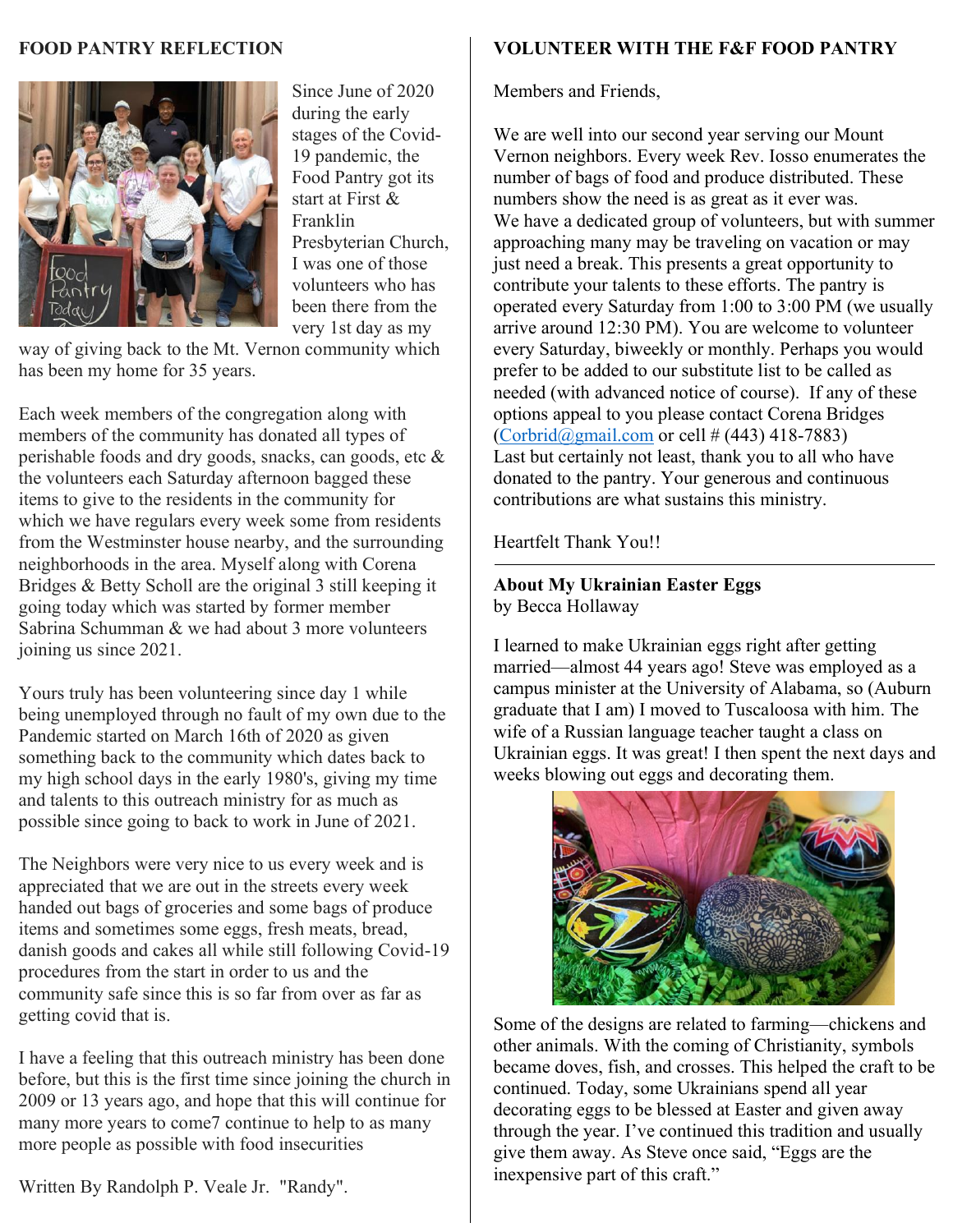### **ADULT FORUM—CONSIDERATIONS FOR THE MISSION STUDY**

The Mission Study Task Force has been busy and will be producing its report, in draft form, for the Session and interested members. How to evaluate the relatively concise document on which our "Church Information Form" will be based, and which will influence the pastor's job description? Every congregation has unique elements, and some characteristics remain steady over time, even as our context changes. How much is our church life affected by our current decisions and how much by our context and past?

One angle of vision comes from a large scale, international comparative study of congregations, including a growing proportion from outside North America and Europe. This study, or collection of studies since the late  $1980$ 's, is summarized in a book called, Natural Church Development. They identify eight characteristics of healthy churches:

- 1. Empowering Leadership
- 2. Gift-Oriented Ministry
- 3. Passionate Spirituality
- 4. Functional Structures
- 5. Inspiring Worship
- 6. Holistic Small Groups
- 7. Need-Oriented Evangelism or Outreach
- 8. Loving Relationships

A summary of these has been sent to the "usual suspects´ who come to the Adult Forum, but please email or call Church Office [\(Information@firstfranklin.org](mailto:Information@firstfranklin.org) ) if you would like a copy. You need not attend the Adult Forum to appreciate this resource.

Our discussion will begin with Steve Hollaway's introduction on May 8, and then Chris Iosso will lead discussions on the 15<sup>th</sup>, 22<sup>nd</sup>, and 29<sup>th</sup>.

## **MISSION TRIP VISITORS FROM MISSOURI EN ROUTE TO PUERTO RICO**



This wonderful group of visitors chose our church to worship in when flight delays stuck them at BWI. A copy of their wonderful reflection piece on their visit here and subsequent journey is available from the office.

# **RUMMAGE SALE GREAT SUCCESS!**



It was a risk for Session to approve a rummage sale for two weeks after Easter, to be led by relative newcomers, when the last such sale, planned for 2012, had not taken place. Still, the enthusiasm of Bryce

St. Clair and Becca Hollaway was persuasive, as was the opportunity to benefit from the FlowerMart also occurring that weekend. Bryce gave an initial report in the May 1 worship service, thanking everyone involved.

With a great burst of volunteering by many—some doing rummage for the first time—a large amount of quality items found its way out the doors of the Reid Chapel and Allison House. Most of the stuff stored on the third floor of Backus House was cleared out. The Second Chance organization got the left-overs for re-sale. Funds are still coming in.

Beyond the funds raised for the Spire surface maintenance, the Rummage Sale was a time for making many new acquaintances for the church. A number of neighbors had never seen the courtyard or inside the Chapel, or even the sanctuary. And we had a lot of fun!



Becca Hollaway continues to coordinate the rehabilitation of more valuable furniture pieces. Some may be used temporarily in Allison House where most of the very-used furniture has been removed and cleaning is taking place. Our neighbor at 810 Park Avenue, where an Afro-Caribbean Art Museum is being developed, graciously allowed us to park a dumpster behind the building for disposal of much stuff.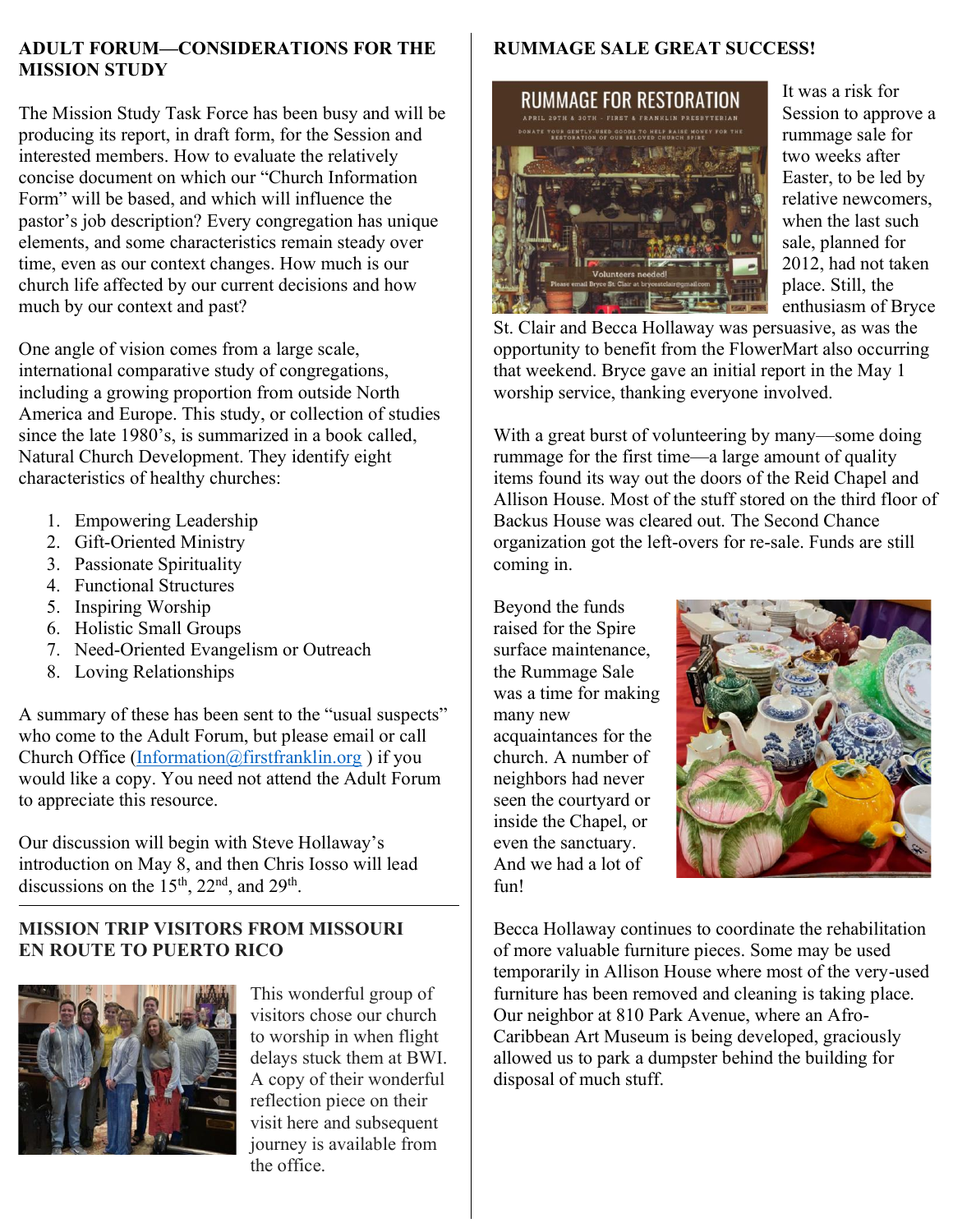### **6th ANNUAL BALTIMORE PIANO MARATHON A SUCCESS!**



On Sunday, May 1, The Spire Series hosted six brilliant pianists in the 6th Annual Baltimore Piano Marathon. Emcees Kati Harrison and Mark Malinowski of WBJC 91.5 FM

provided engaging commentary throughout the afternoon. An enthusiastic audience thanked the performers with generous applause, cheers and even a few standing ovations. Here's what some guests are saying:

## **JOSÉ HERNANDEZ**

"I really enjoyed the 6th Annual Baltimore Piano Marathon of The Spire Series at First & Franklin Presbyterian Church! The level of all the performers was exceptional; the program was not only beautiful, it built and created an emotional repertoire of music. The acoustics of the church were excellent, plus the cozy building resulted in a beautiful and pleasant evening. I am thankful for all the work you put together for this series. I was so proud to take my out of state visitors to this Baltimore event. I hope you continue to offer these events for all age groups. Brilliant."

### **STEVE ROACH**

Singing enthusiast and raconteur Steve Roach said, "It was electrifying when Nick Luby and Susan Zhang, shared the bench and used their four hands to provide a jolt of energy to First and Franklin! The two trading seats several times, mid-performance of their tango was very impressive (not to mention entertaining)."

### **CONNIE FISCHEL**

The annual Piano Marathon is one of my favorite events in the Spire Series. The pianists are always so interesting and of course so very professional. I was unable to hear the beginning of the program this year but was able to enjoy Nick Luby and Susan Zhang as well as Matthew Palumbo. I particularly enjoyed the one piano four hand duets performed by Nick and Susan, especially the Libertango ( it was truly a trip)! Matthew's Liszt was wonderfully played - Liszt can be such a work horse and Matthew didn't seem at all exhausted when he finished he has such great technique! I encourage one and all to try to attend all or part of this climax of the series next year. It is truly the icing on the cake - - such a treat.

### **BALTIMORE SCHOOL FOR THE ARTS May 26, 2022 | 7:00 p.m.**

The Annual Margaret Armstrong Honors Recital featuring selected seniors from the Class of 2022.

Join our BSA neighbors and greater community in celebrating the talents and achievements of these graduating high school students.

Free admission.

## **PEACEMAKING COMMITTEE CELEBRATION 40th Anniversary + 2 | In Worship on May 22**

## **LUNCHEON FOLLOWS WITH PRESENTATIONS**

Back in 1980, several members began meeting and took the name Peacemaking Committee. There was a Mission Committee, and in time a Service Committee, and there have been many social justice and advocacy projects over the years—often coming from initiatives from "Peacemaking.´ At the same time—remember the Nuclear Freeze movement, the semi-covert Contra War against the Nicaraguan government about to begin, the Iranian hostage crisis… how could the church apply lessons from the Viet Nam war and help influence our society in a more constructive direction?

Dr. Gloria Albrecht, a former member and then Associate Pastor, and then an ethicist at the University of Detroit/ Mercy, will be joining us in lifting up achievements in the areas of advocacy, education, conflict resolution, and hands-on service. This Committee has sometimes sparked controversy, as prophetic efforts often do, but the goodwill of members on all sides of issues has carried us through. What does this 42 year period say to our faith challenges today? How do we relate to the patterns in the Christian ethical witness of the larger Presbyterian and Christian communities?

We have asked a number of long-term members, not only Peacemaking Committee members, to help us understand how this witness has helped shape our church and its inclusive concern for human rights. This will also enrich our Mission Study, to be completed soon in order for us to begin the Pastor Nominating Committee work.

PLEASE email or call the Church office to register for the lunch in the chapel after worship. (There will also be coffee and refreshments for members and guests not staying for the lunch).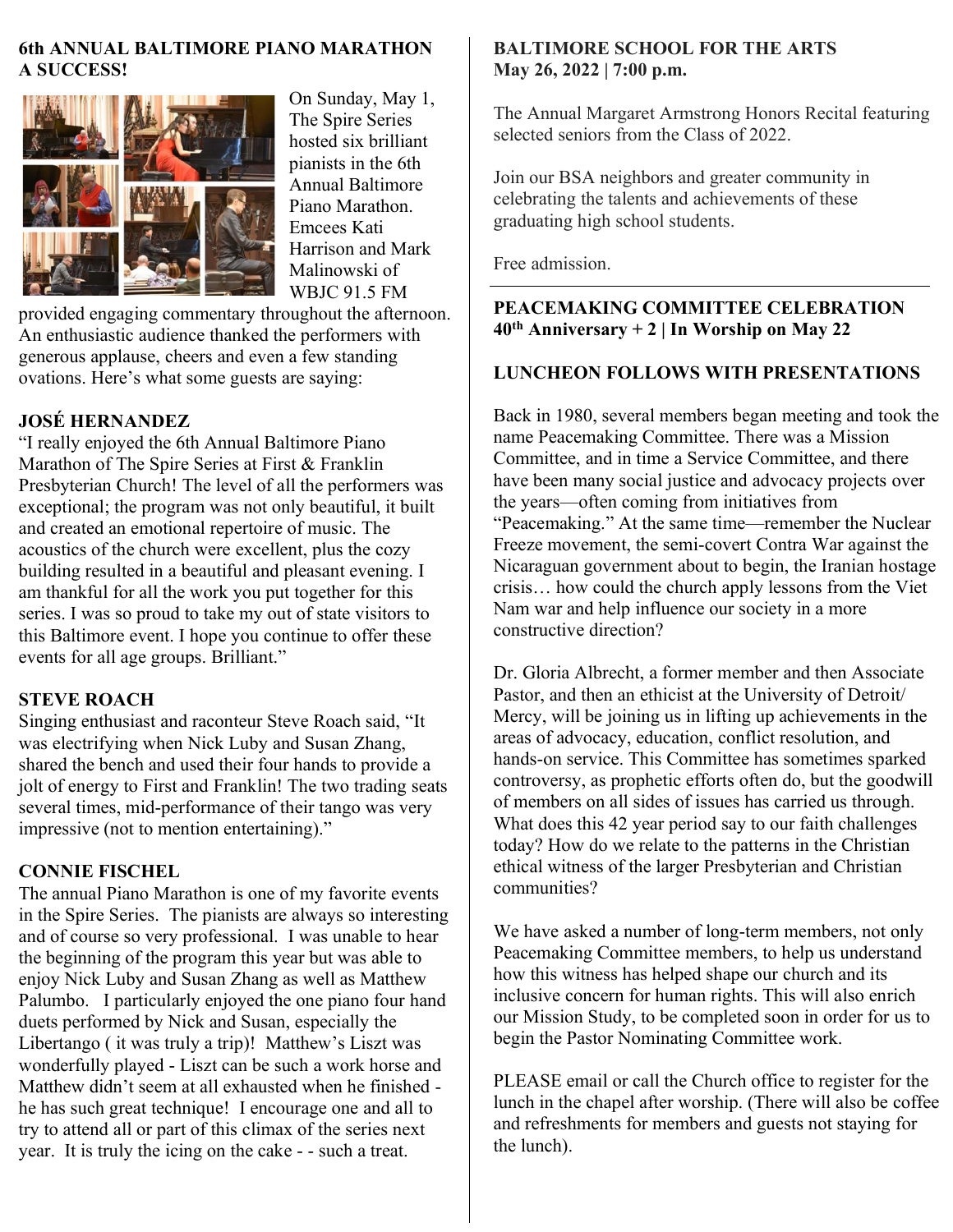#### **...thoughts about living on this planet**

By Audrey Suhr "Minute for Mission" April 24, 2022



It's Earth Day weekend. When Chris asked me to say something about my love of nature, I was a bit overwhelmed – I've never thought about why the natural world is so vital to my life....

It feels a bit odd, that a nation should declare one day a year to honor the Earth – when people plant trees and clean up the watershed streams and shorelines. Like declaring a single day – Mothers' Day to tell your mom you love her, or Fathers' Day to hug your dad. But yes, it's helpful to be reminded.... to get outside and love Mother Earth. And in doing so, maybe we inspire others to join us. So certainly, Earth Day is good.

\*\*\*

I grew up in a family that composted scraps and leaves and clippings;

that recycled; that could - but didn't - buy lots of STUFF. I played outdoors in streams and woods, and enjoyed food from our garden. We knew the names of birds and trees and wildflowers. I was hard-wired to love the environment.

I realize that was a privilege: not everyone lives with a yard, near woods and fields. But there's a reason cities are preserving green space; why we're cutting squares out of sidewalks to put in trees, bushes and flowers (as we have at F&F), and why our local (and national) parks saw a 10-fold increase of hikers and picnickers during the peak stress-filled pandemic.

We humans are healthier when we spend time outdoors, listen to the springtime peepers and birdsong, look at the blooms and the trees changing seasons. Our species grew up in simpler times, with fewer creature comforts. Our roots are there. OUT–DOORS

Busy schedules, cars, screens, just keeping up.... have separated us from something we used to cherish. Spacious time --walking, sitting out on the porch watching the fireflies, listening to life happening around us.

\*\*\*

This past year I read a wonderful book *Braiding Sweetgrass* by Robin Wall Kimmerer. She is a PhD biologist at SUNY in Syracuse, and an elder in the Pottawatomie tribe of Native Americans.

She talks about *Language* - how words shape how we think about life, things, our culture, and thus, what we value. As Westerners, as scientists and scholars, *many* more words are nouns than verbs. Most things are objects.  $It's - and an 'it'...is disposeable. In Native American$ languages are the reverse. The world is described in animate, action terms. There is no pronoun "it."

For example, we describe a tree objectively– *its* height, girth, the shape of *its* branching, *its* name, its range. etc....

They would describe trees differently. For example, "come sit with me under the shade of this maple tree. She has a story. She's been growing here since before our grandfather's grandfather was born. These trees and saplings around us, these are her children. They communicate with each other. She sends nourishment down through her sap into her roots and the fungus myceliium transmit it to the roots of her neighbors; they help each other and give back to her in time of need. We can listen to her sap pulsing beneath her bark. When a blight is attacking her, pheromones are sent into the wind, so the other trees can rally their own protective measures.

In this Maple Nation, she's not an "it," not a commodity or decoration for our property. She is family, she lives in community, we treat her differently, with care and respect.

In science we teach to learn *about* nature. The indigenous heart asks what can we learn *from* nature. Both, together, are much closer to truth!

Indigenous people talk about the 'honorable harvest.' Asking permission to harvest. Taking only what we need, leaving enough for the animals. Letting some mature seeds to drop in the ground so that nature can rebuild and sustain its future. Harvesting with gratitude. Giving gifts back to the soil. What can we learn here?

Have you heard about "Forest Bathing?" It's "hot" right now.... It obviously is not about taking a bath in the forest. It means taking time to wander into the forest, slowing down to breathe deeply, smelling the pine needles, hearing the animals talking with each other, looking into the faces of the ephemerals blooming, sitting still to just *be* in the spaciousness of your own "self" in nature's pulsing place and moment.

Solid science shows: forest bathing lowers blood pressure, calms stress, aids digestion, sharpens our mental capacity, changes our mood.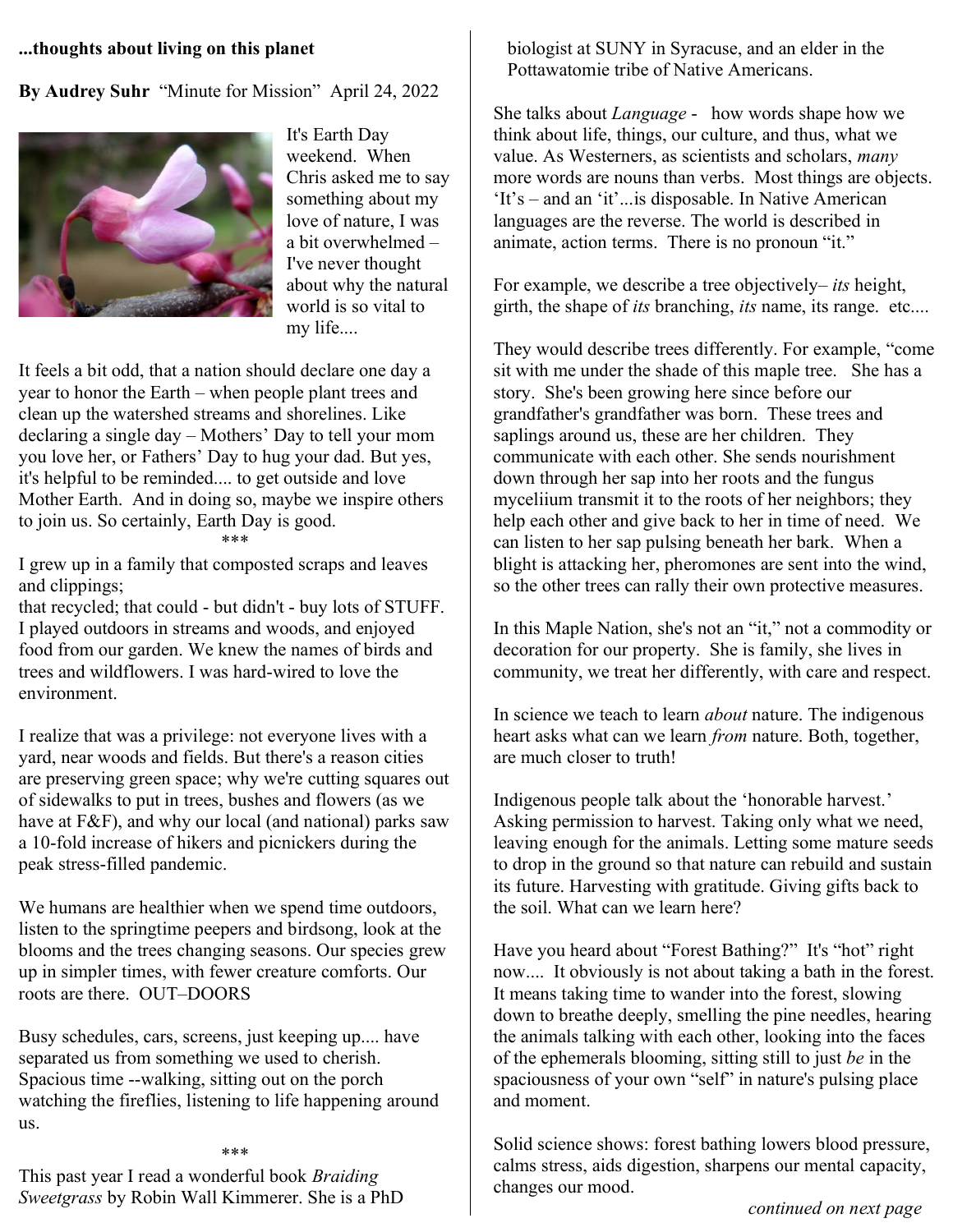This Planet Earth knows how to exist in balance. We need to *let* it do that!

We need to join the Greta Thunbergs, pleading for all of us to adjust our ways. We need to insist that global leaders enforce policies to limit abuse of resources before future generations face fiercer disruptions.

There's no doubt the Earth will survive, but there's a question about whether humans will. There is NO question that life as we know it, is certainly threatened by our taking no action.

In 1968, the Apollo 8 astronauts saw for the first time to human eyes, an "Earth-rise." The blue and green of the breathtaking, beautiful Earth Home, set against the cold and black of the vast universe. That "blue marble photo" became known throughout the world.

We can see our Earth, our better-called Water Planet pulsing under the miracle of a protective blanket of atmosphere, protecting life from radiation, moderating the heat and cold, re-cycling every bit of water, with plants and animals exchanging oxygen and carbon dioxide. How did that synergy ever get started?!

May each of us cherish this pulsing blue and green planet spinning in the dark cold universe. GOD of Creation did good here.

## \*\*\*

After church – please take a look at this little blooming branch of redbud. When you slow down and look closely, the blossoms looking exactly like perfect little hummingbirds.

Miracle of miracles! ......One more!

[Among other things, Audrey directed the volunteer services and staff development at the National Aquarium here in Baltimore. She has only been a member of the church for 57 years.]

### **FOLLOW US ON SOCIAL MEDIA**

Please follow us on Facebook and Instagram to keep up



with the latest church news and exciting pictures! Give our post a like and share it with your friends and family!

# **CELEBRATING THE LIFE OF DOROTHY JANZEN**



It is with deep sadness we share that Dorothy Janzen passed away peacefully early yesterday morning with her son, Scott and daughter, Joy, by her side. She will be dearly missed by our entire church community, and we ask that you keep her family and friends in your prayers.

A memorial service celebrating the life of church member Dorothy

Janzen will be held on **Saturday, June 18, 2022 at 12 noon**. A reception will follow in Reid Memorial Chapel.

**Madison Ave Presbyterian Church 180th Anniversary** By Randolph Veale

This year Madison Avenue Presbyterian Church will celebrate its 180th anniversary. This congregation was a closely linked daughter church of the First Presbyterian Church. It started out as a Mission School in 1842, then around 1850, First



Church purchased a building for them located literally around the corner at 104 West Madison Street (hence they were formerly the Madison Street PC). Now the site is known as The Revels Condominiums, named after one of the first ministers of that church, Hiram Revels, who went on to become a US Senator during Reconstruction.

The Rev. R.C Galbraith was the first installed minister of the church in 1850. Its building remained on the site until 1927 when they moved to the current building at 2110 Madison Avenue, to be nearer to its membership. Taking into account the changed road name, they are still up the street from what is now First & Franklin. The current minster is the Rev. Phyllis Felton.

[Randolph Veale wrote a longer story about the Madison Ave Presbyterian Church for First and Franklin's 250th in 2009-10. That story is available from the church office.]

[Instagram:](https://www.instagram.com/firstfranklinpresbyterian/) Firstfranklinpresbyterian [Facebook:](https://www.facebook.com/firstfranklinbaltimore/) Firstfranklinbaltimore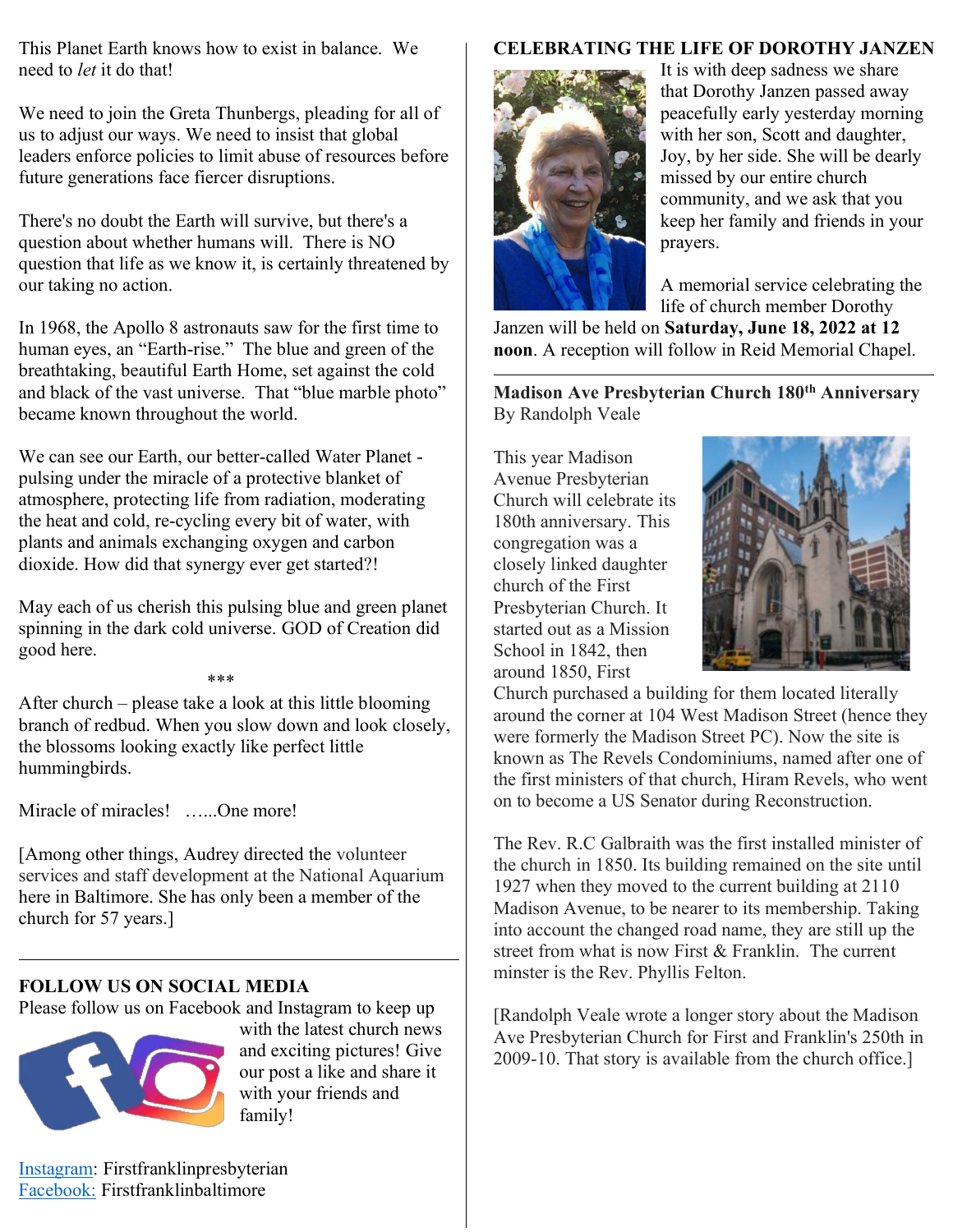## **POLICIES FROM SESSION**

Dear Members and Friends of First & Franklin,

To improve transparency and provide better guidance to committees, the Session has adopted the new policies and procedures. An excerpt of them are included below. Please reach out to myself or another member of Session if you have any questions.

Actions Requiring Session Approval

- $\bullet$  Approval of:
	- o Weddings
	- o Baptisms
	- o Membership
	- o Removal of individuals from church rolls
	- o Communion
	- o Funerals, both member and non-member
	- o Budget
	- o Any contracts or agreements, including personnel
- Addition/removal of signers to bank and investment accounts
- New programs/initiatives, including dates of significant events.
- Large expenditures ( $> $500$ ), even if even amount can be covered by current budget
- Any capital or building expenses beyond  $$1,500$
- Any fundraising activities
- Anything that would commit First  $&$  Franklin to any outside partner or the formation of a new partnership
- Formation of new committees
- Election of Treasurer
- Software or other purchases that would affect operational aspects of the church
- Any purchases that may have cross function purposes with other committees or programs
- Educational materials, in conjunction with education committee

Roles of Committees

- Chaired or Co-chaired by current Ruling Elder; A non-Ruling Elder can sol0 chair a committee with Session approval
- Formation of new committees require Session approval
	- o Committee working groups or subcommittees do not require Session approval
- Committee budgets approved by Session as part of overall operating budget
	- o Committees should submit annual breakdown of expected spending as part of budget development process
	- o Any expenses beyond what is included in operating budget must be approved by Session
- Committees should submit regular reports, at minimum quarterly, to Session
- Committee responsibilities are determined by the Session with input from committee
- Any recommendations from committees require action from Session prior to implementation
- Committees can develop new programs and initiatives but Session approval is needed prior to implementation

Committee Membership

Members of the Congregation

Friends of the Congregation are eligible to serve on committees

Staff members serve as ex officio members and do not have a vote on the committee

# Responsibilities of Committee Chairs

- Hold regular committee meetings and ensure meetings are on church calendar
- Ensure meeting minutes are taken and regularly sent to the church office
- Follow current procedures set by church office for use of space
- Maintain current list of committee members
- Submit regular reports to Session of committee activities
- Session may ask committees for additional information or deny decisions for any motions from committees for further discernment
- $\bullet$  It is the responsibility of Ruling Elder sitting on committee to report back on actions of the Session
- A representative of a committee may be invited to present a motion or report to the Session if no Ruling Elder is currently on the committee

Respectfully submitted, Allie Pyan, Clerk of Session